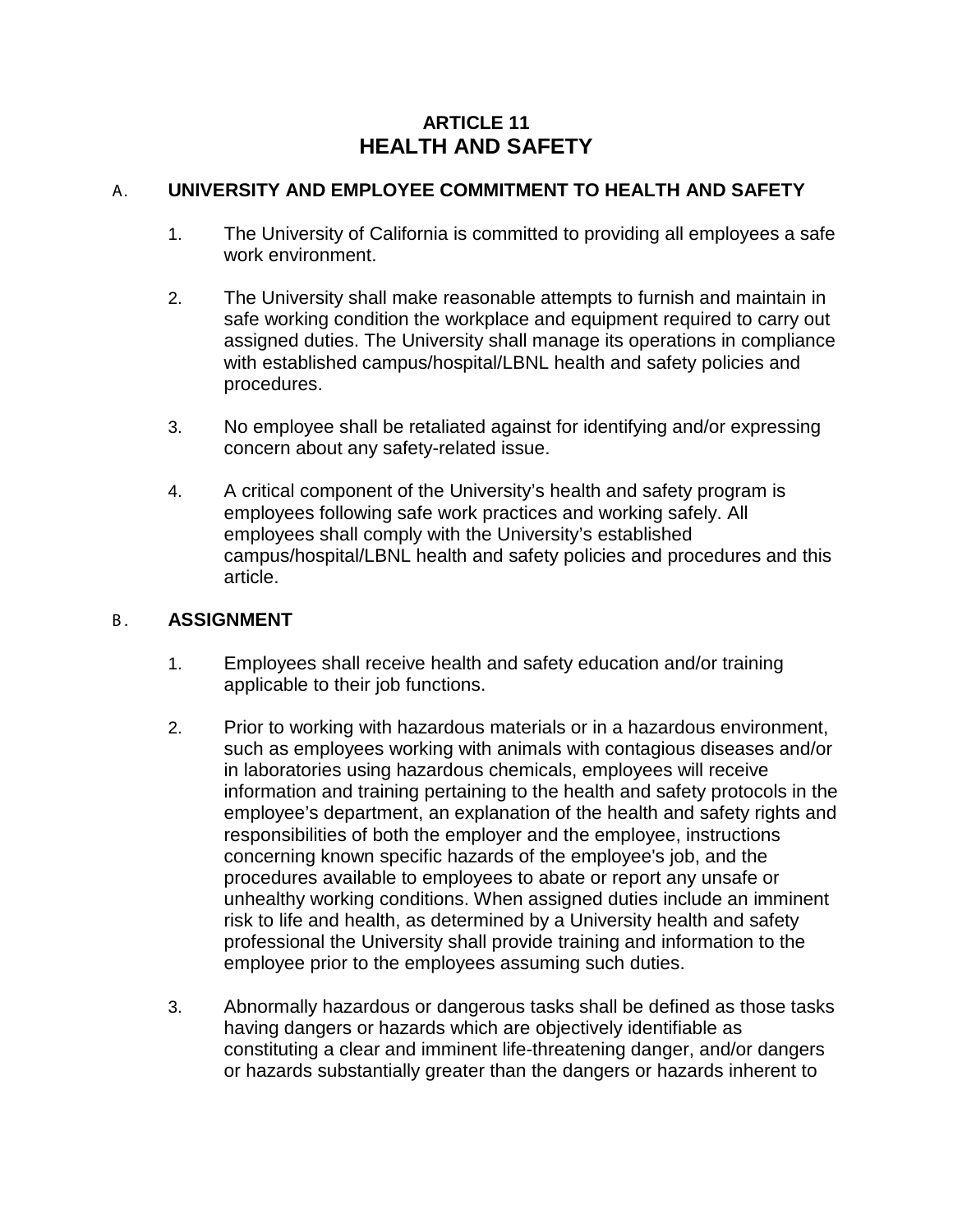the usual scope of a given job and for which the employee has not been trained and equipped.

- 4. An employee shall not be assigned to any abnormally dangerous or hazardous task at the employee's place of employment.
- 5. All employees must notify their immediate supervisor as soon as they consider an assigned task to be abnormally hazardous or dangerous. The employee shall then identify the components of the assignment that they allege to be abnormally hazardous or dangerous.
	- a. In attempting to resolve the employee's claim, the supervisor, at his or her sole discretion, may attempt to make workplace task performance and/or task assignment changes consistent with health and safety considerations and the availability of additional or alternate personnel.
	- b. If the supervisor does not make assignment changes, he or she shall have the employee's claim assessed by a health and safety professional person responsible, in accordance with campus/hospital/LBNL procedures, for the assessment of abnormally hazardous or dangerous conditions.
		- 1) If, in the assessment of the University, the assignment is abnormally hazardous or dangerous, the supervisor shall follow campus/hospital/LBNL procedures to remedy the abnormally hazardous or dangerous situation prior to assigning the work to the employee. Once the modifications which remedy the abnormally hazardous or dangerous situation are made, the employee may be required to perform the work.
		- 2) If, in the assessment of the University, the assignment is not abnormally hazardous or dangerous, the supervisor may order the employee to perform the assignment or, at the supervisor's sole discretion, assign the affected employee to other available work consistent with the work usually performed by the employee or may assign another qualified employee to perform the assignment.
- 6. If the employee refuses to perform tasks assigned in accordance with Section B.5.b.1. and Section B.5.b.2. above, he or she may be subject to discipline.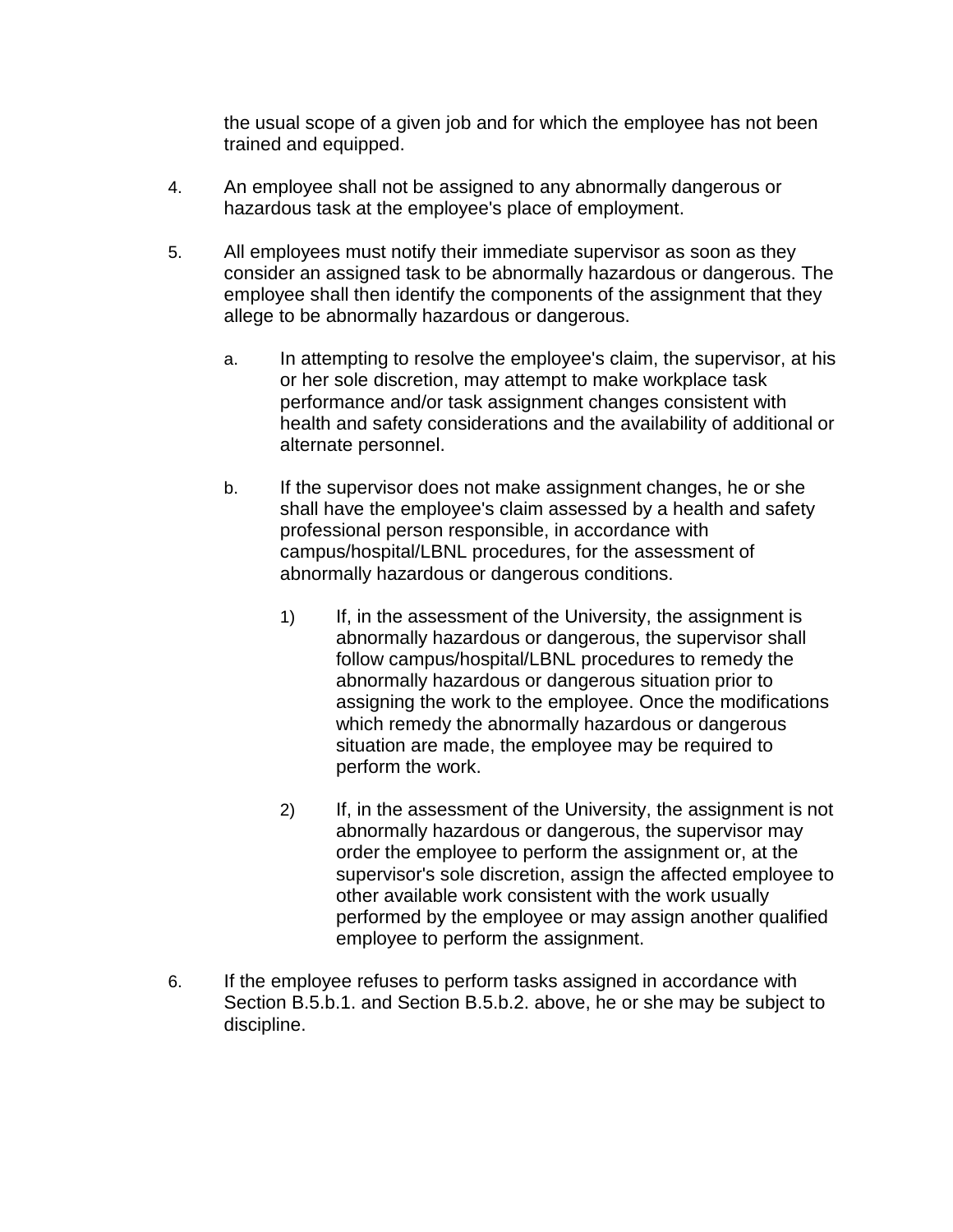### C . **INFORMATION AND TESTS**

- 1. The University, upon receiving any chemical or substance containing hazardous material, will obtain the Safety Data Sheet (SDS) from the vendor, unless the latest version of the SDS is already on hand and available. The SDS shall be made available to the employee or UPTE on request. The University shall maintain such information, including maintenance in electronic form, if the employee has ready access to a computer.
- 2. When an SDS provides that certain safety equipment (for example, but not limited, to rubber gloves, face masks, etc.) is required for safe handling of a hazardous substance, the required safety equipment shall be reasonably accessible to the employees who are required, as part of their job duties, to use that hazardous substance. The University shall provide employees who may come in contact with hazardous substances (within then-current definitions under applicable law) with adequate information or training regarding the proper handling of said substances, to the extent appropriate and related to their jobs.
- 3. In compliance with State and Federal law, the University shall provide to affected employee(s) access to data regarding toxic chemicals, seismic safety and asbestos reports. Such existing data shall be readily available and provided to the union or employee within fifteen (15) calendar days following a request.
- 4. In the case of a suspected outbreak of a communicable disease or nuclear, biological, or chemical contamination and when the University requires testing for such communicable disease or contamination of patients and/or employees the University shall offer such tests for bargaining unit employees within the appropriate affected work areas at no cost to the employees.
- 5. Pursuant to State and Federal law, upon written request, UPTE shall receive any health and safety information subject to public disclosure, within the time frame specified by applicable law.

# D. **PROTECTIVE CLOTHING**

#### 1. **General Provisions**

Protective work clothing is attire worn over or in place of regular clothing to protect the employee's clothing from damage or abnormal soiling or to maintain a sanitary environment and includes laboratory coats, shop coats, aprons, scrubs, and surgical gowns. Protective work clothing is provided by the University. Safety equipment protects the employee and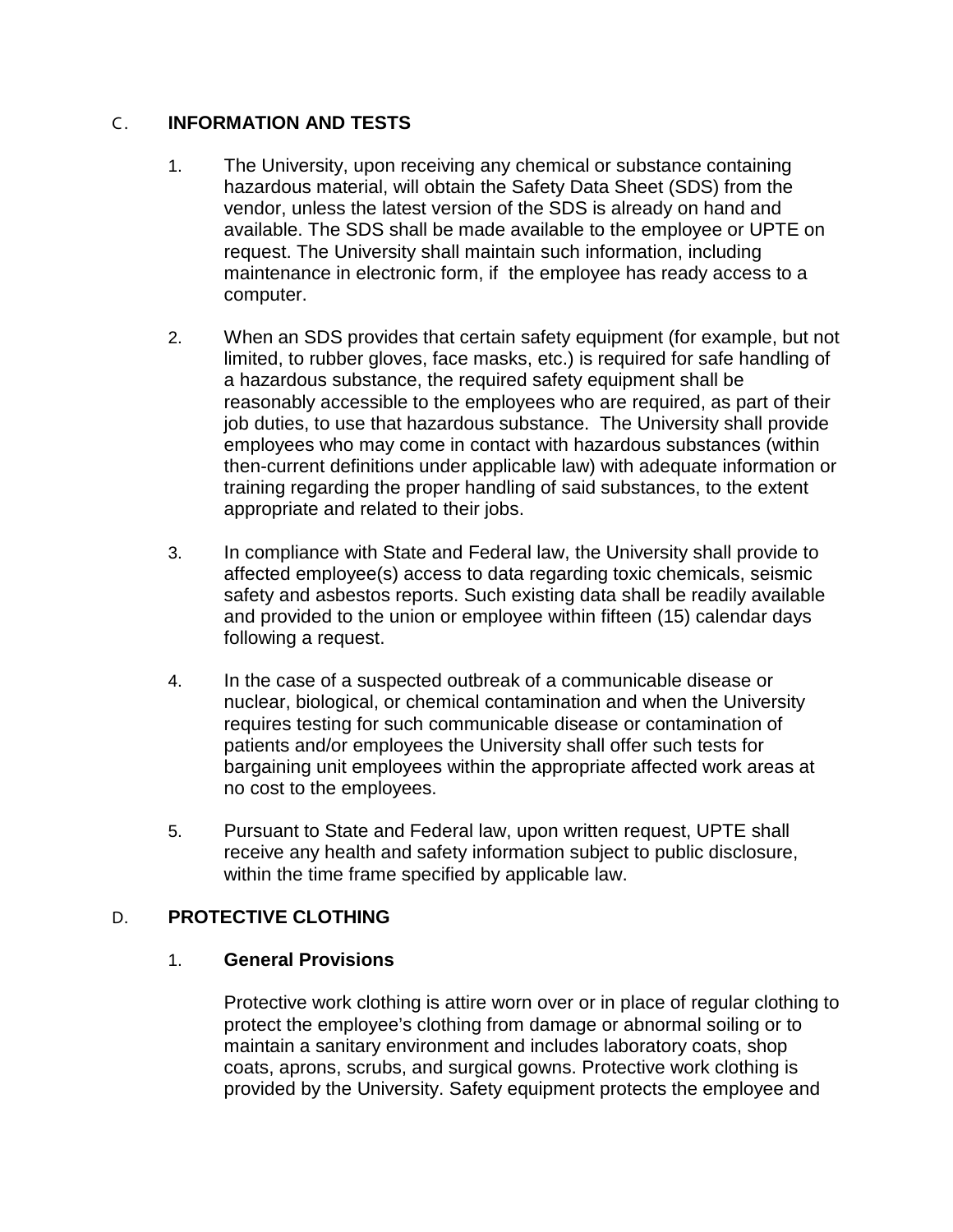includes head covers, gloves, goggles, prescription safety glasses, and safety shoes. At the reasonable request of the employee, the University shall provide safety equipment.

## 2. **Replacement**

- a. Protective work clothing and safety equipment, except prescription lenses and sized safety shoes, which were provided to an employee by the University for use on the job, shall be returned upon completion of the assignment. University-provided items damaged or worn out in the performance of duties shall be repaired or replaced by the University. An employee required to wear prescription safety glasses will pay for the medical eye examinations. The University shall supply the safety lenses and frames selected by the University.
- b. Where federal and/or state safety regulations or the University requires an employee to wear safety-shoes, the University will provide the employees with safety shoes or reimburse the employee up to \$110 per year for the employee's purchase of safety shoes (upon proof of purchase). This provision shall not apply at locations where current safety shoe purchase/reimbursement programs exceed those required by this paragraph.

# 3. **Shoes Restricted to the Worksite**

In those work locations where the University does not permit employees to wear or take home the shoes s/he wears at the work site, the University will, when those shoes are worn out, either supply the employee with replacement shoes or reimburse the employee for the reasonable replacement cost of her/his work shoes. Both the determination of when shoes are worn out, and the decision to either provide replacement shoes or reimburse the employee for reasonable costs of replacing worn-out shoes, are at the sole non-grievable, non-arbitable discretion of the University.

# E . **TOOLS AND EQUIPMENT**

- 1. The University shall furnish and make reasonable attempt to maintain in safe working conditions the workplace tools and equipment required for employees to carry out the duties of their positions.
- 2. The University shall have no responsibility to provide, maintain and/or reimburse employees for tools and/or equipment which are not the property of the University. Additionally, the University is not required to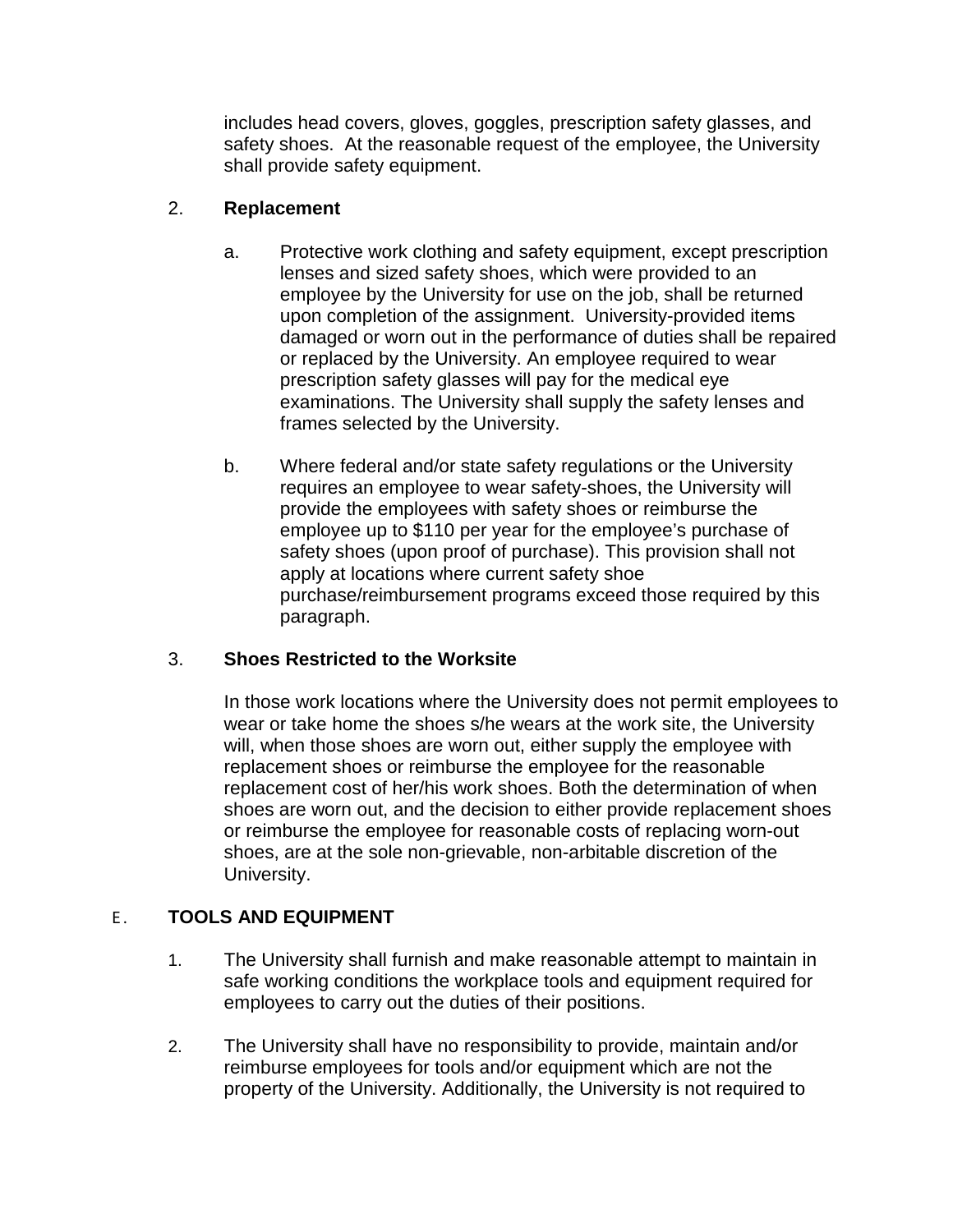provide equipment different than that which is determined by the University to be necessary for the safe conduct of University business.

### F . **COMPLAINTS, DISPUTES, AND GRIEVANCES**

- 1. If an employee believes he or she is exposed to, or aware of an unsafe work environment, that employee has a responsibility to immediately report the issue to his or her supervisor, without reprisal.
- 2. Employees have the right to report health and safety complaints or violations to the Office of Environmental Health & Safety, University Risk Services, University Safety Committees, and or to the appropriate regulatory agency.
- 3. In the event an employee believes he or she is performing a hazardous job with insufficient training, the employee shall immediately inform his or her supervisor. After such consultation, the employee may contact the Environmental Health and Safety Department *(*EH&S*)* to request additional health and safety review of the matter. In such instances, a staff member from the EH&S department shall respond to the employee as soon as practicable.
- 4. Specific and/or general campus/hospital/LBNL health and safety concerns may be raised in the labor/management meetings as defined in Article 15 – Labor/Management Meetings. When the union identifies Health and Safety as an agenda item, a Health and Safety professional will attend the Labor/Management meeting.
- 5. If, as a result of a grievance or arbitration decision or as the result of an agreement between the University and UPTE, it is determined that an abnormally hazardous and dangerous assignment was made, the University shall attempt to correct such situation within a reasonable time and utilizing such funds as may be specifically budgeted for the particular efforts with either administrative or engineering controls. If, as a result of the filing of a grievance relative to the provision of information and training prior to the assumption of duties which include an imminent risk to life and health, the University and UPTE agree as to the failure to provide such information and training, the University shall attempt to correct such situation within a reasonable time and utilizing such funds as may be specifically budgeted for the particular efforts.
- 6. This Article does not cover mental or emotional reactions to or perceptions of the work environment, or physical reactions arising from mental or emotional reactions to or perceptions of the work environment.